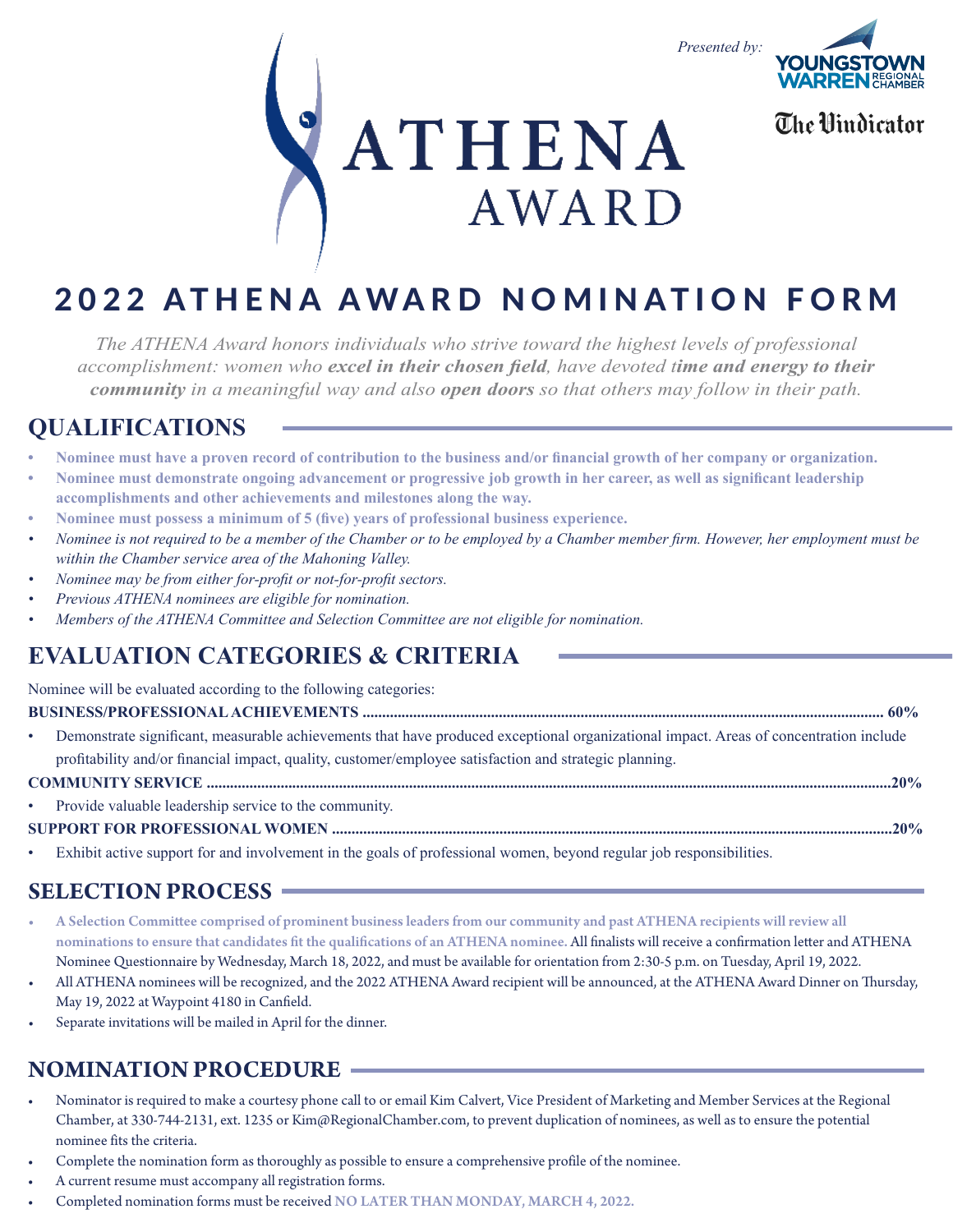

#### 2022 ATHENA AWARD NOMINATION FORM

#### **COMPLETING THE FORM**

- Nominations for the ATHENA Award must be submitted using this nomination form.
- Digital versions of this nomination form will be accepted. This form is fillable but requires the latest version of Adobe Acrobat or Reader. Save the file and email it to the address listed below. If you have trouble with this form or prefer a hard copy, please contact Jacob Zillinger at 330.744.2131, ext. 1218 or Jacob@RegionalChamber.com for assistance.
- **• We cannot accept handwritten nomination forms.**
- Nominees are strongly encouraged to assist in completing the form.

#### **RETURN COMPLETED FORM AND RESUME Kim@RegionalChamber.com Or by mail to ATHENA Award c/o Regional Chamber City Centre One, Suite 500**

**100 E. Federal Street**

**Youngstown, OH 44503**

| <b>NOMINEE</b>                               |               |      |  |
|----------------------------------------------|---------------|------|--|
| Name:                                        | <b>Title:</b> |      |  |
| <b>Company/Organization</b> (if applicable): |               |      |  |
| <b>Preferred Address:</b>                    |               |      |  |
| City:                                        | State:        | Zip: |  |
| <b>Phone:</b>                                | Fax:          |      |  |
| Email:                                       |               |      |  |

#### **NOMINATOR**

| Name:                                        | <b>Title:</b> |      |
|----------------------------------------------|---------------|------|
| <b>Company/Organization</b> (if applicable): |               |      |
| <b>Preferred Address:</b>                    |               |      |
| City:                                        | State:        | Zip: |
| <b>Phone:</b>                                | Fax:          |      |
| <b>Email:</b>                                |               |      |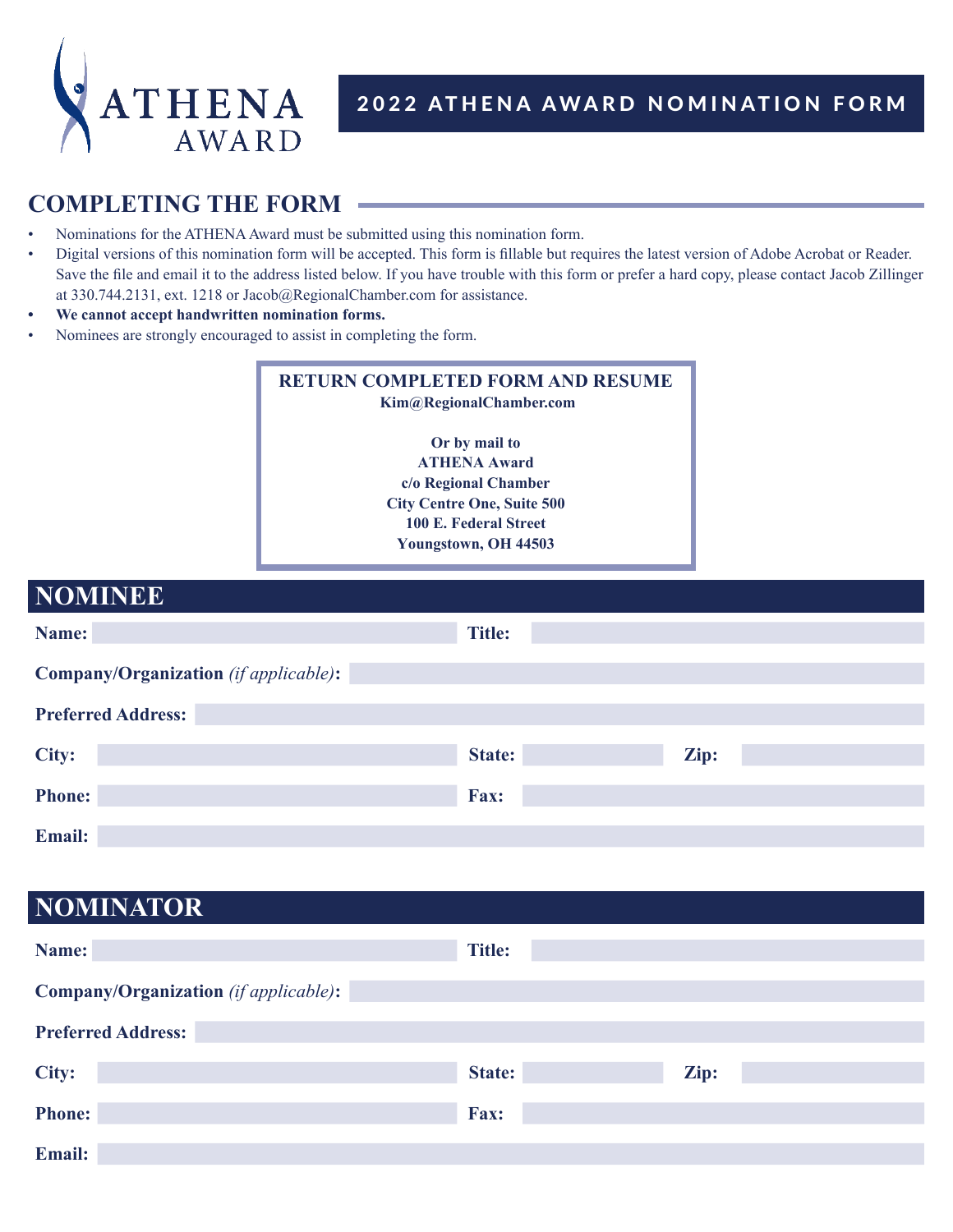

#### 2022 ATHENA AWARD NOMINATION FORM

**NOTE: It is important to provide SPECIFIC EXAMPLES of the nominee's significant, measurable contributions that resulted in exceptional impact to the organization. Please be as specific as possible in your descriptions — dates, positions held, etc. — as this information is very important to the selection process.** 

#### **BUSINESS AND PROFESSIONAL ACCOMPLISHMENTS .....................60%**

List and describe the significant contributions that the nominee has made to her organization. Address specific contributions in areas such as quality of the organization's products and/or services, increased customer and/or employee satisfaction, etc. Include impact on growth or financial growth.

List any examples of how the nominee's professional contributions have been acknowledged by her organization and/or profession. Include awards/recognition.